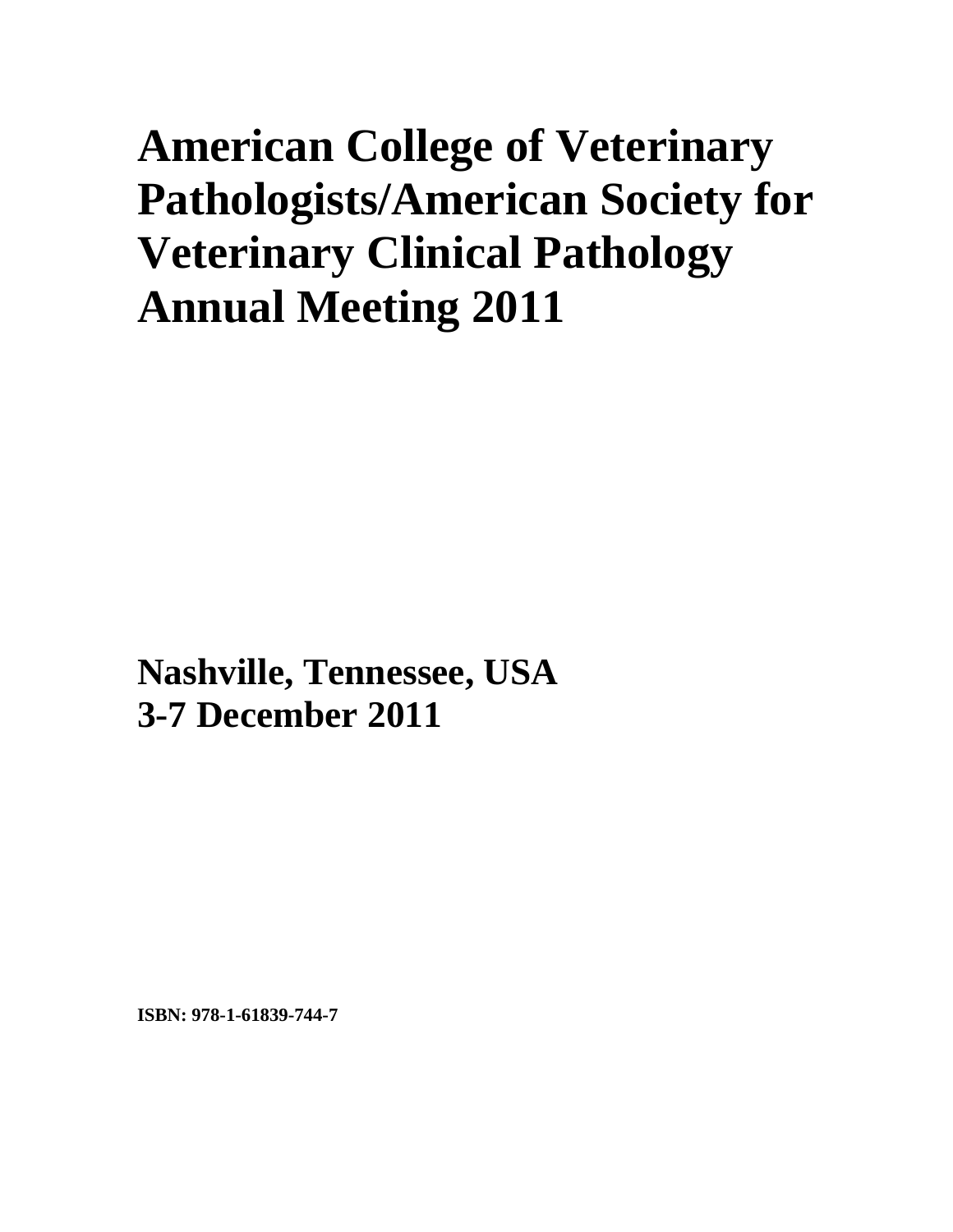**Printed from e-media with permission by:** 

Curran Associates, Inc. 57 Morehouse Lane Red Hook, NY 12571



**Some format issues inherent in the e-media version may also appear in this print version.** 

Copyright© (2011) by the American College of Veterinary Pathologists All rights reserved.

Printed by Curran Associates, Inc. (2012)

For permission requests, please contact the American College of Veterinary Pathologists at the address below.

American College of Veterinary Pathologists 2810 Crossroads Drive, Suite 3800 Madison, WI 53718

Phone: (608) 443-2466 Fax: (608) 443-2474

info@acvp.org

#### **Additional copies of this publication are available from:**

Curran Associates, Inc. 57 Morehouse Lane Red Hook, NY 12571 USA Phone: 845-758-0400 Fax: 845-758-2634 Email: curran@proceedings.com Web: www.proceedings.com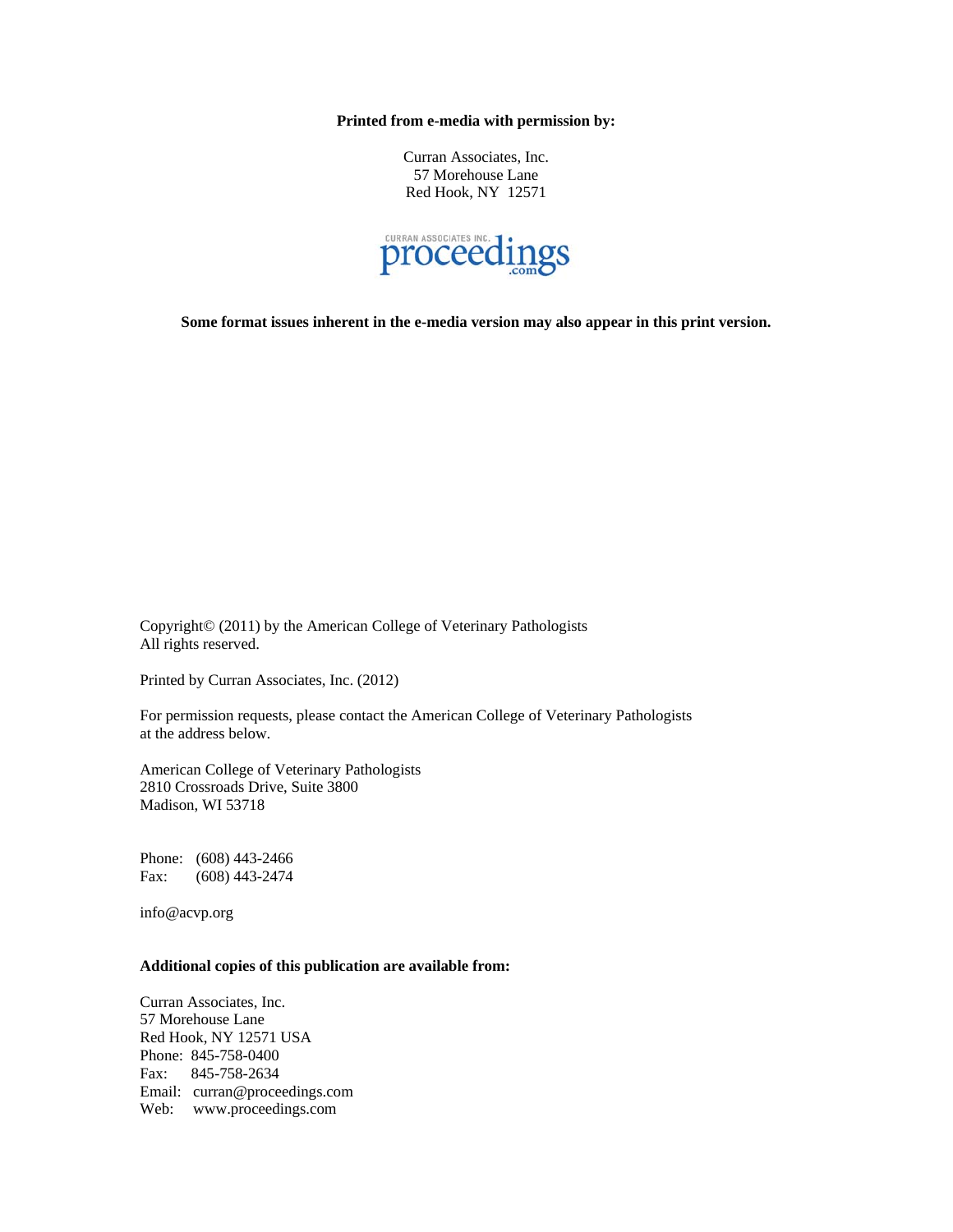# **TABLE OF CONTENTS**

| <u>COAGULATION OVERVIEW AND LATEST UPDATES</u>                                                                                                  |  |
|-------------------------------------------------------------------------------------------------------------------------------------------------|--|
| Marjory B. Brooks                                                                                                                               |  |
| Marjory B. Brooks                                                                                                                               |  |
| <b>CAREER DEVELOPMENT SESSION – ENTREPRENEURSHIP AND VETERINARY PATHOLOGY:</b><br><b>OPPORTUNITIES AND LESSONS LEARNED</b>                      |  |
| <b>Andrew Sagartz</b>                                                                                                                           |  |
| Consulting Opportunities for Veterinary Anatomic and Clinical Pathologists in Industry - Finding<br>Graham S. Smith                             |  |
|                                                                                                                                                 |  |
| John E. Sagartz<br>Leadership Roles for Veterinary Pathologists in the Biotech IndustryBeyond Consulting44<br>William D. Kerns                  |  |
| MINI-SYMPOSIUM: BACKGROUND AND SPONTANEOUS LESIONS IN NON-HUMAN PRIMATE<br><b>SPECIES USED FOR DRUG SAFETY STUDIES</b>                          |  |
| Incidences and Range of Spontaneous Findings in Cynomolgus Monkeys Used in Toxicity Studies  47<br>Alys Bradley                                 |  |
| J. Mark Cline                                                                                                                                   |  |
| Background and Spontaneous Lesions in Nonhuman Primate Species Used for Drug Safety Studies 59<br>Keith Mansfield, Vito Sasseville, Jim Reindel |  |
| Andrew D. Miller                                                                                                                                |  |
| David L. Hutto                                                                                                                                  |  |
| NATURAL DISEASE FOCUSES SCIENTIFIC SESSION I                                                                                                    |  |
| Complexity of Viruses and the Type I Interferon System: Towards Understanding the Role of<br>Artur Summerfield                                  |  |
| Insulin-Mediated Acceleration of Breast Cancer Development and Progression in a Nonobese Model                                                  |  |

*Ruslan Novosyadlyy, Danielle E. Lann, Archana Vijayakumar, Anne Rowzee, Deborah A. Lazzarino, Yvonne Fierz, Joan M. Carboni, Marco M. Gottardis, Patricia A. Pennisi, Alfredo A. Molinolo, Naamit Kurshan, Wilson Mejia, Stefania Santopietro, Shoshana Yakar, Teresa L. Wood, Derek LeRoith*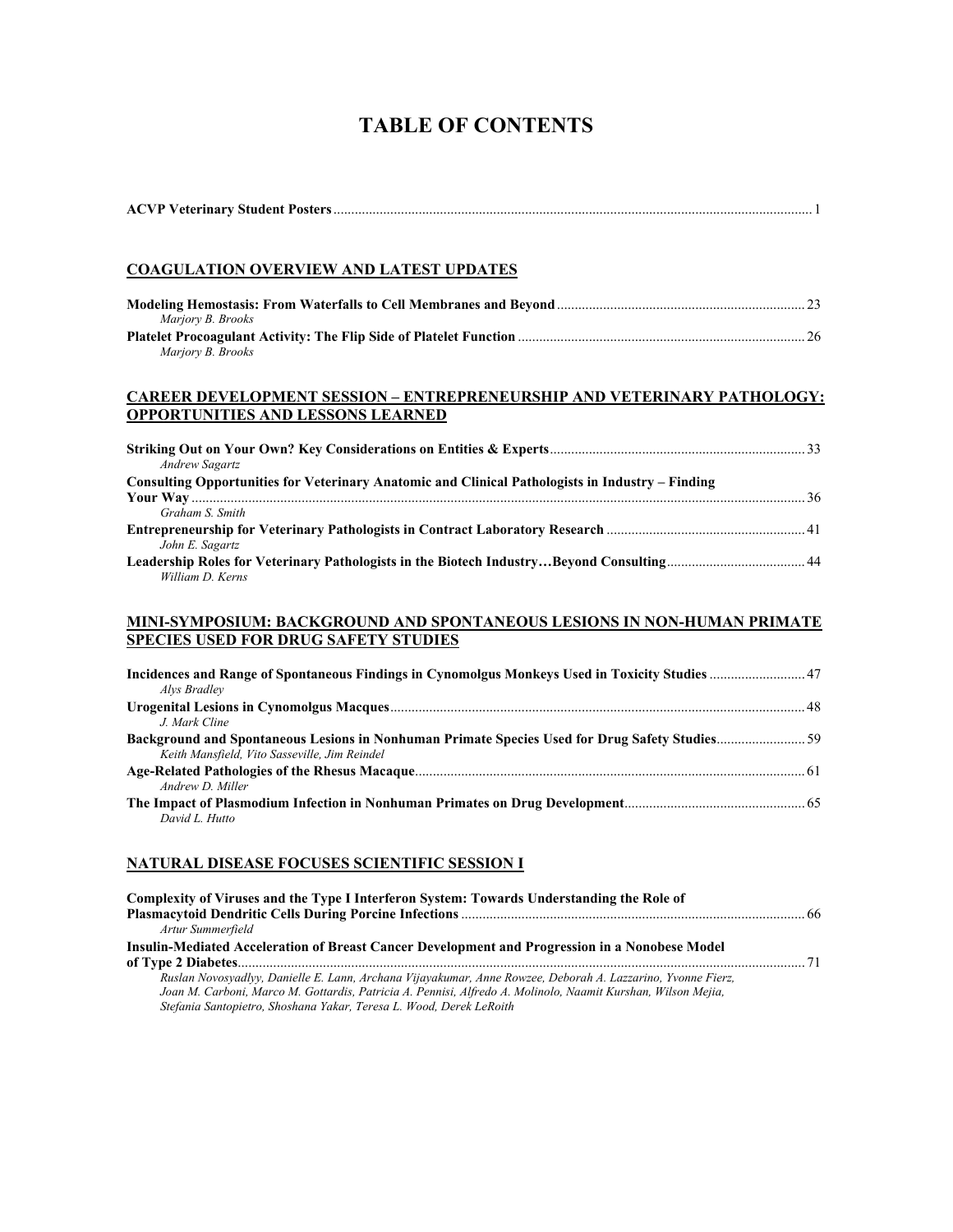### **EMERGING DISEASE FOCUS SEMINAR HONEYBEE COLONY COLLAPSE DISORDER**

| Mortality And Morbidity In The Bee Yard: Colony Collapse Disorder And Other Threats To                                                                                   |
|--------------------------------------------------------------------------------------------------------------------------------------------------------------------------|
| Dennis Van Engelsdorp                                                                                                                                                    |
| Eva M. Forsgren                                                                                                                                                          |
| Jay D. Evans                                                                                                                                                             |
| ASVCP VETERINARY LABORATORY PROFESSIONALS SESSION I                                                                                                                      |
| Stephanie French, Amber McNamara                                                                                                                                         |
| <b>CLINICAL PATHOLOGY FOCUSED SCIENTIFIC SESSION I</b>                                                                                                                   |
| Monocytes: Key Mediators of Hemostasis in Inflammatory States and Their Role in the Pathogenesis                                                                         |
| Tracy Stokol<br>Stephanie A. Smith                                                                                                                                       |
| <b>EXPERIMENTAL DISEASE FOCUSED SCIENTIFIC SESSION I</b>                                                                                                                 |
| Problems with Interpretation of Experimental Disease: The B6 Mouse Alopecia and Dermatitis                                                                               |
| John P. Sundberg, Lloyd E. King Jr., Helen Everts<br>The Biology and Therapy of Cancer Metastasis to the Brain: How Tumor Cells Exploit the Host 108<br>Isaiah J. Fidler |
| <u>NATURAL DISEASE FOCUSED SCIENTIFIC SESSION II</u>                                                                                                                     |
| Melanocytic Nevi, Melanoma and Malignant Peripheral Nerve Sheath Tumors: Not in the Textbooks  113<br><b>Brian A. Summers</b>                                            |
| ACVP AND ASVCP JOINT PLENARY SESSION VASCULAR FUNCTION AND MALFUNCTION                                                                                                   |
| Gregg L. Semenza                                                                                                                                                         |
| <b>Endothelial Response to Flow: A Common Mechanism Directing Embryonic Valve Development and</b><br>H. Scott Baldwin                                                    |
| William A. Muller                                                                                                                                                        |
| Don Knowles                                                                                                                                                              |
| ASVCP VETERINARY LABORATORY PROFESSIONALS SESSION II                                                                                                                     |

| Thromboelastography for Evaluation of Coagulation Status: A Description of the Method and |  |
|-------------------------------------------------------------------------------------------|--|
|                                                                                           |  |
| Elizabeth Spangler                                                                        |  |
|                                                                                           |  |
| Michael M. Fry                                                                            |  |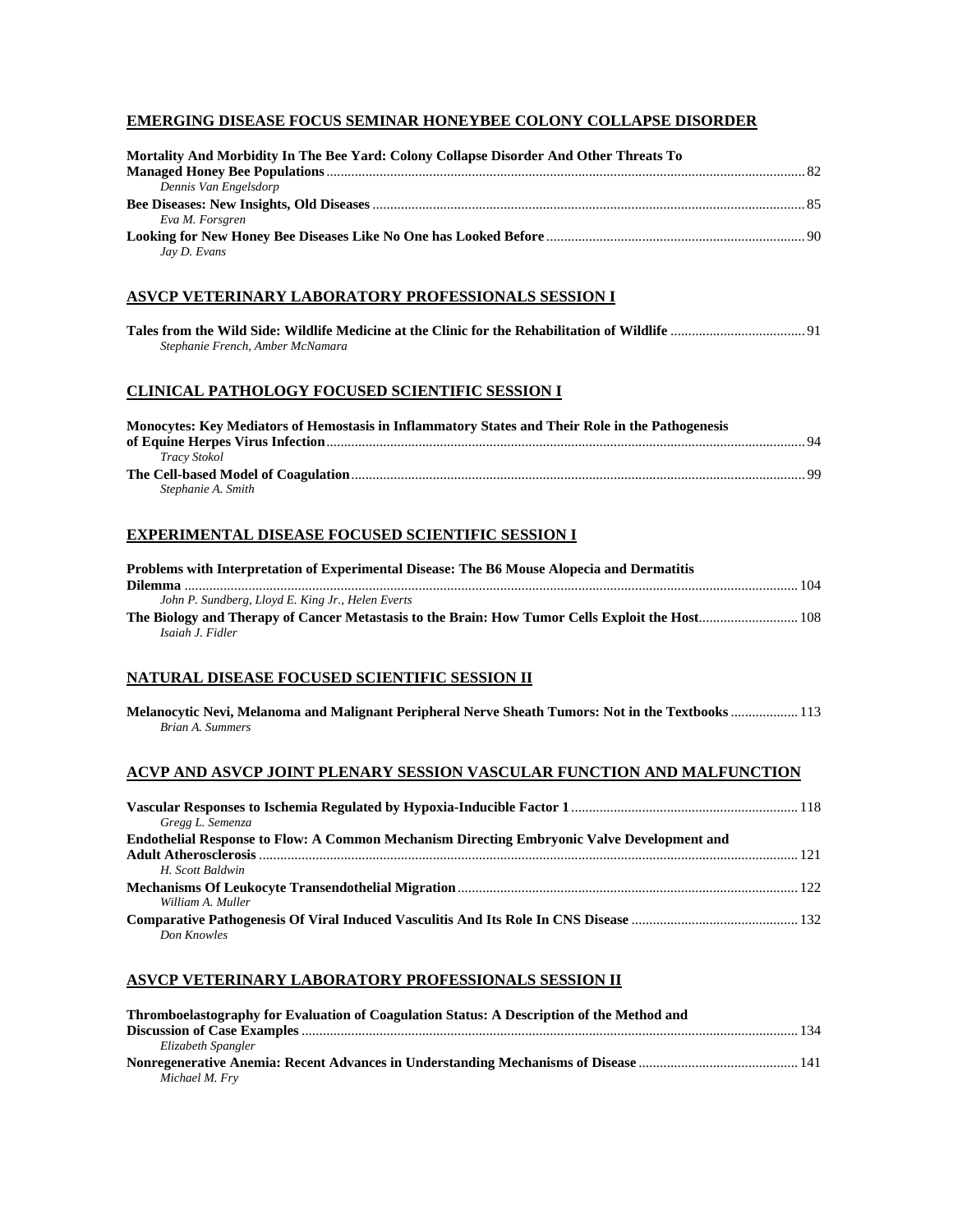#### **THE LATIN COMPARATIVE PATHOLOGY GROUP PRESENTS**

| Mortalidad En Polluelos De Una Semana De Edad Producto De Infeccion Natural Con El Virus De                      |     |
|------------------------------------------------------------------------------------------------------------------|-----|
|                                                                                                                  | 149 |
| F. R. Carvallo, R. A. French, K. Gilbert-Marcheterre, G. Risatti, J. R. Dunn, F. Forster, M. Kiupel, J. A. Smyth |     |
| Cache Valley Virus - Targeted Cells in the Central Nervous System of Infected Ovine Fetuses 151                  |     |
| Aline Rodriguez, Jane Welsh, Andres De La Concha, Patricia Varner, Andrew Steelman, Jianrong Li, John F.         |     |
| Edwards                                                                                                          |     |
| Modelos Animales Para El Estudio De La Patogenia De Infecciones Por Clostridium Perfringens 152                  |     |
| Francisco A. Uzal                                                                                                |     |

#### **CONCURRENT SESSION I: INNATE IMMUNITY AND INFLAMMATORY DISEASE**

| Jenny P. Ting           |  |
|-------------------------|--|
|                         |  |
| Thaddeus S. Stappenbeck |  |
|                         |  |
| Mark R. Ackermann       |  |
|                         |  |
| Ian R. Rifkin           |  |

#### **CONCURRENT SESSION II: POULTRY PATHOLOGY**

| Oscar J. Fletcher |  |
|-------------------|--|
|                   |  |
| Floyd D. Wilson   |  |
|                   |  |
| H. L. Shivaprasad |  |
|                   |  |
| Frederic J. Hoerr |  |

#### **ASVCP VETERINARY LABORATORY PROFESSIONALS SESSION III**

| <b>Bente Flatland</b> |  |
|-----------------------|--|
|                       |  |
| Marjory B. Brooks     |  |

#### **EXPERIMENTAL DISEASE FOCUSED SCIENTIFIC SESSION II**

| Melissa Paoloni |  |
|-----------------|--|

#### **INDUSTRIAL AND TOXICOLOGIC PATHOLOGY FOCUSES SCIENTIFIC SESSION II**

| Ann F. Hubbs, Robert R. Mercer, Linda Sargent, Vincent Castranova, Krishnan Sriram, Lori A. Battelli, Dale |  |
|------------------------------------------------------------------------------------------------------------|--|
| Porter                                                                                                     |  |
|                                                                                                            |  |
| Adelekan Oyejide                                                                                           |  |

#### **CONCURRENT SESSION III: TUBERCULOSIS**

| Mitchell V. Palmer |  |  |
|--------------------|--|--|